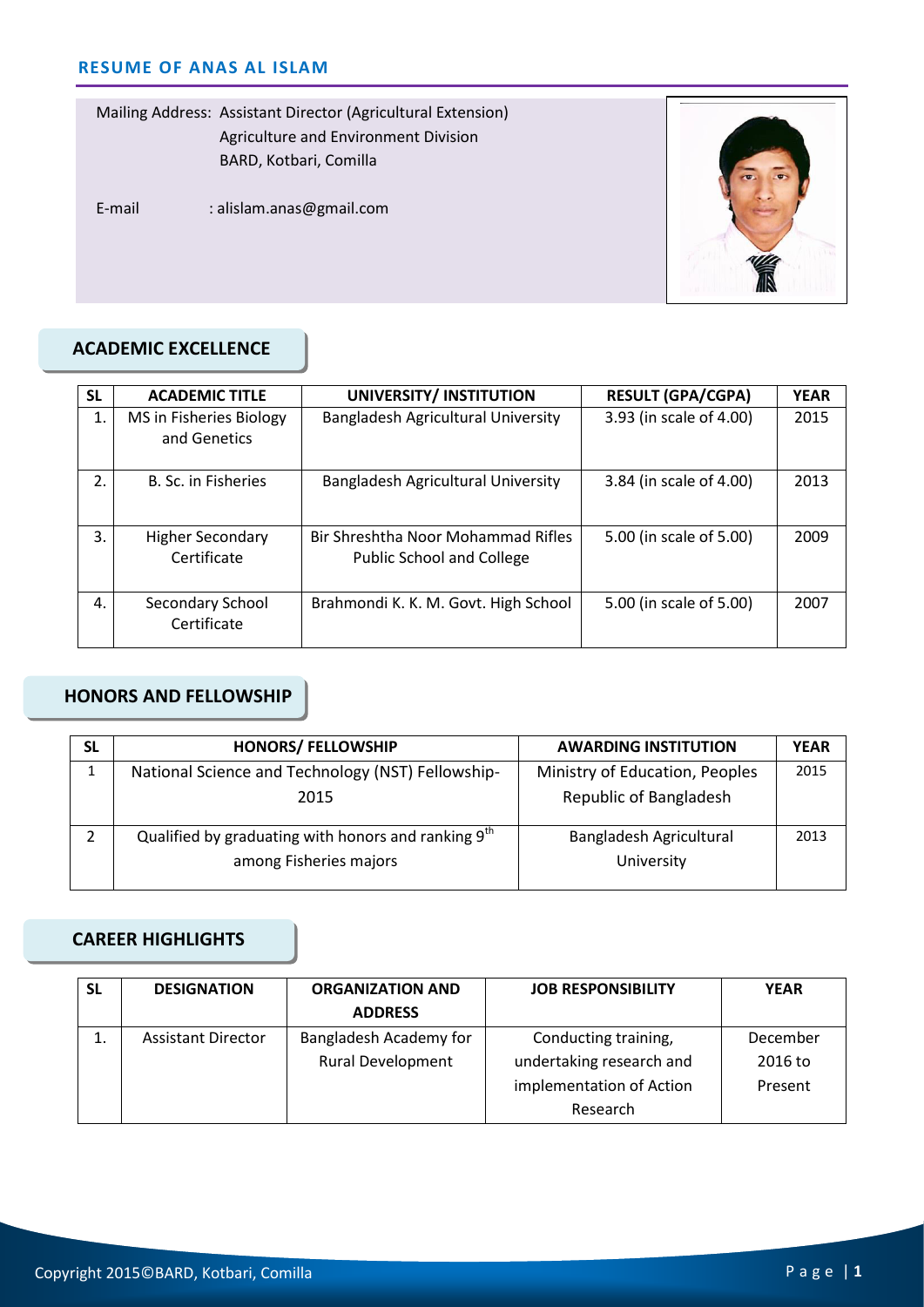Mailing Address: Assistant Director (Agricultural Extension) Agriculture and Environment Division BARD, Kotbari, Comilla

E-mail : alislam.anas@gmail.com



## **RESEARCH EXPERIENCE**

| <b>SL</b> | <b>POSITION</b> | <b>ORGANIZATION</b>      | <b>PROJECT</b>                       | <b>SUPERVISOR</b> | <b>YEAR</b> |
|-----------|-----------------|--------------------------|--------------------------------------|-------------------|-------------|
| 1         | Research        | Department of            | On campus research on                | Professor Dr.     | 2014        |
|           | Assistant       | <b>Fisheries Biology</b> | "Cryopreservation of Spermatozoa of  | Rafiqul Islam     | to          |
|           | (Master's       | and Genetics,            | three Endangered Fish Species (Labeo | Sarder            | 2015        |
|           | level)          | Bangladesh               | bata, Mystus vittatus, Mystus        |                   |             |
|           |                 | Agricultural             | cavasius) for its Gene Pool          |                   |             |
|           |                 | University               | <b>Conservation and Stock</b>        |                   |             |
|           |                 |                          | Improvement" funded by Bangladesh    |                   |             |
|           |                 |                          | Fisheries Research Institute (BFRI)  |                   |             |

#### **SPECIALIZATION HIGHLIGHTS**

| <b>SL</b>        | <b>AREAS OF SPECIALIZATION</b>        |
|------------------|---------------------------------------|
| 1.               | <b>Fisheries Biology and Genetics</b> |
| $\overline{2}$ . | <b>Biotechnology of Fishes</b>        |
| 3.               | Aquaculture                           |
| 4.               | <b>Fisheries Management</b>           |
| 5.               | <b>Fisheries Technology</b>           |

# **PUBLICATION HIGHLIGHTS**

| <b>SL</b> | <b>TYPES OF PUBLICATION</b> | TITLE                                                | <b>REMARKS</b>   |
|-----------|-----------------------------|------------------------------------------------------|------------------|
|           | Research Report             | Cryopreservation of Spermatozoa of Threatened Mystus | <b>MS Thesis</b> |
|           |                             | vittatus (Bloch 1794) for Gene Pool Conservation and |                  |
|           |                             | Stock Improvement                                    |                  |